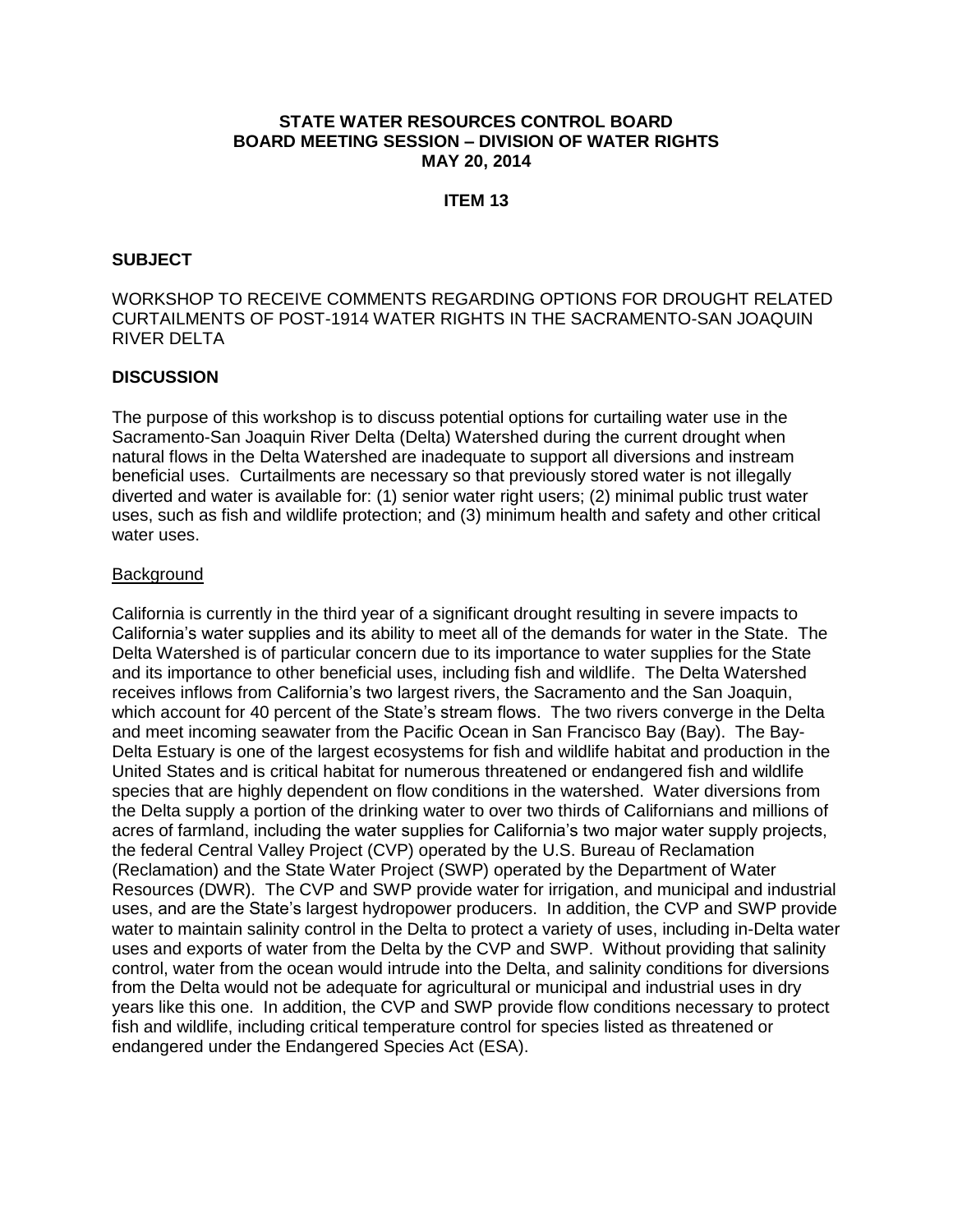Due to limited water supplies resulting from the drought, Reclamation and DWR have had difficulty meeting all of the demands for water placed upon the CVP and SWP, and have significantly reduced water supply contract deliveries to near historic low levels. Beginning in January of this year, Reclamation and DWR requested and received various approvals from the Executive Director of the State Water Board for Temporary Urgency Changes (TUC) of their water right requirements to meet water quality and flow levels in the Delta in order to preserve storage and maximize beneficial use of water while providing minimal protection to fish and wildlife. Associated with these requests, on April 8, 2014, Reclamation and DWR released a Drought Operations Plan (DOP). The DOP lays out Reclamation's and DWR's proposed range of coordinated operations from April through mid-November. The DOP includes proposed operations assuming an average and a very dry hydrology. Under the drier hydrology, the DOP lays out proposed operations with and without temporary rock barriers in the Delta to reduce the need for upstream releases to repel salinity. Following release of the DOP, DWR announced on April 18, 2014, that the temporary rock barriers would not be needed this summer, but may be needed later in the year to assure that sea water does not intrude into the Delta and jeopardize water supplies.

The DOP proposes end of month storage levels that Reclamation and DWR believe would be adequate to provide minimal temperature control for fisheries purposes and minimum supplies for health and safety, salinity control and other critical needs going into next water year assuming next year is also dry. However, Reclamation's and DWR's abilities to provide the proposed storage levels is dependent on assumptions regarding diversions and other water losses in the Delta Watershed that may be much higher than anticipated due to the dry conditions. Water losses, known as depletions, include losses to groundwater, evaporation, and transpiration. Further, this year it is projected that natural inflows will be inadequate to support many water diversions, including all post-1914 appropriative water right holders. In April, the State Water Board posted information on projected water supply, demand and availability for the Stanislaus, Tuolumne, Upper San Joaquin, Merced, Yuba, Kern, Kings, Kaweah and Tule rivers and the Delta indicating that curtailments are expected in these watersheds in the near future. For the Delta, the projection is that water will not be available as early as May 15 for all post-1914 water right holders, as soon as June 1 for all junior pre-1914 water right holders, and after June 16 for additional pre-1914 water rights, with any remaining supply to be shared on a correlative basis among riparian users. While water will not be available for certain diverters under their priority of right, DWR and Reclamation will continue to make storage releases to meet Delta outflow and other requirements. If diverters continue to divert after water is no longer available under their priority of right, they will effectively be diverting previously stored water to which they do not have a right unless they have a contract with Reclamation or DWR. This is the case even in stream systems or reaches of streams where Reclamation and DWR are not making releases because their need to make releases is increased by diversions elsewhere in the watershed where hydrologic continuity with the Delta exists.

#### Curtailment Options

Based on the above, the State Water Board anticipates needing to take action to curtail water use in the Delta Watershed during the current drought. There are several options available for curtailing diversions. Following is a summary of these options.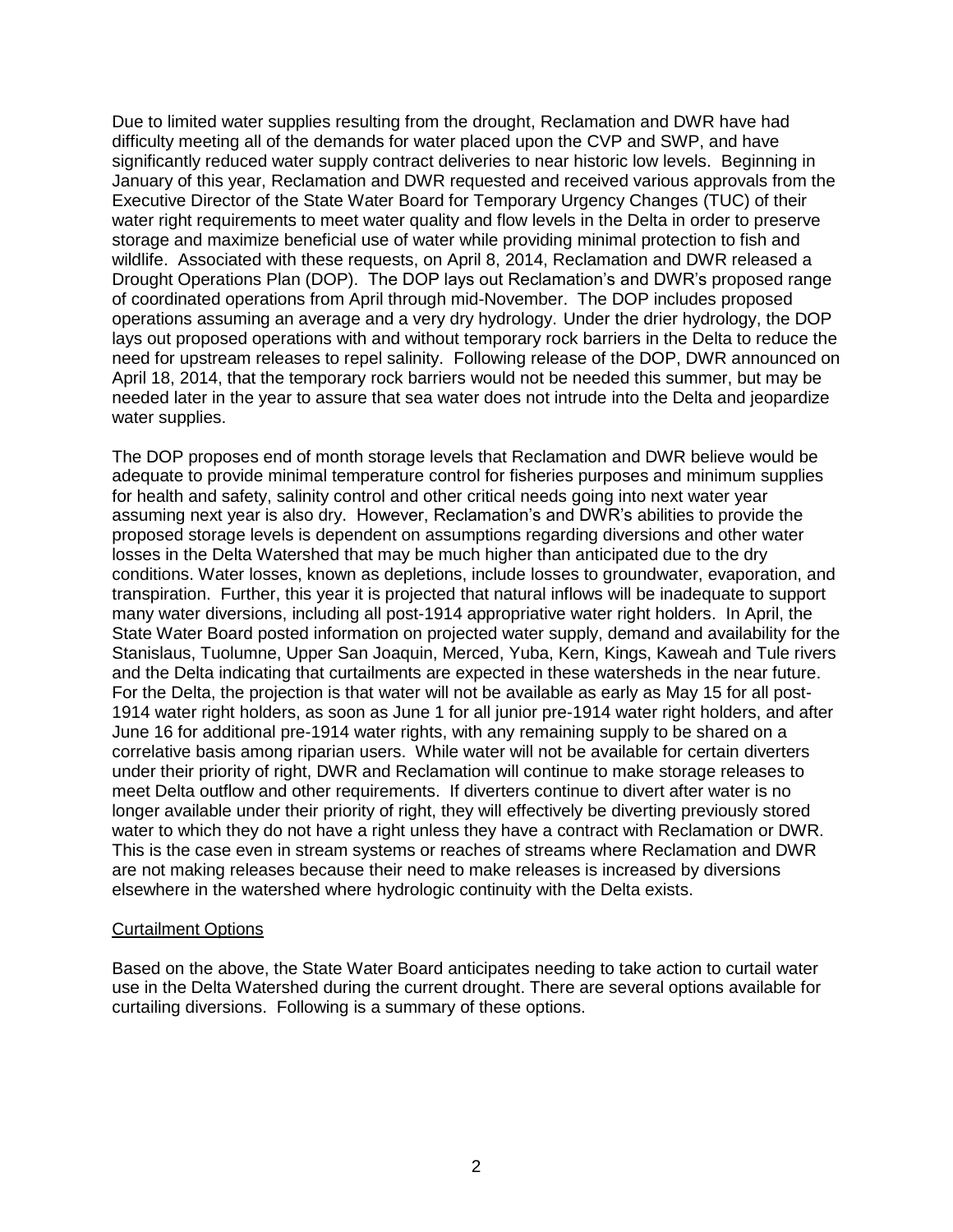#### *Curtailments to Protect Senior Rights and Stored Water Releases Based on Reported Water Use Under Existing Authorities*

One option for curtailing water diversions in the Delta Watershed to protect senior water users and stored water releases to meet Delta water quality and flow requirements is for the State Water Board to use existing authorities to issue curtailment notices to diverters when water is found to be unavailable under their priority of right. This method would only curtail diversions of flows needed for senior water rights and previously stored water released to meet Delta outflows and other requirements. It would not result in any curtailments of diversions of natural flows needed to meet Delta outflow and other requirements.

In order to determine which diverters should be curtailed and when, the State Water Board would use the most current hydrologic information on full natural flows (the flow available to a basin in the absence of any diversions) provided by DWR and compare that to reported water use information. Because the State Water Board does not have a real-time system for reporting water use information, the use information would be based on the best available estimates of water use based on previous monthly reported levels of use corrected for known errors. Curtailments would be issued starting with the most junior diverters following the priority system until the available supply and demand estimates were equal. Those diverters for which water was found to be unavailable would be issued notices of curtailment. Curtailment notices issued for diverters without a permit/license condition or a regulation are not enforceable orders of the State Water Board. In order to ensure curtailment under this approach, further investigation and findings may be required, followed by issuance of an Administrative Liability Complaint (ACL) proposing liability or a Cease and Desist Order (CDO). In drought conditions that liability would be up to \$1,000 per day and \$2,500 for each acre-foot of water diverted or used in excess of a diverter's water right. Individual diverters subject to enforcement action may request a hearing, and may challenge the underlying factual determination that water was not available for a particular diverter on a particular day. Accordingly, this option would require significant staffing resources to enforce each individual curtailment. This option would also not include specific provisions for health and safety exceptions that the following options would provide.

## *Curtailment to Protect Senior Rights and Stored Water Releases Based on Reported Water Use Through Emergency Regulations*

Another option for curtailing water diversions in the Delta Watershed is for the State Water Board to adopt an emergency regulation under Water Code section 1058.5 that requires water right holders to curtail their diversions when natural flows in the Delta Watershed are inadequate to support their priority of right, unless those diversions are needed for minimum health and safety purposes or other critical purposes and alternative water supplies are not available. This method would only curtail diversions of flows needed for senior water rights and previously stored water released to meet Delta Outflows and other requirements. It would not result in any curtailments of natural flows needed to meet Delta Outflows and other requirements.

The process for determining when water is not available would be the same as described above except that the process would be defined in the regulation. Violation of the emergency regulation would be immediately enforceable by ACL of up to \$500 for each day of violation or by issuance of a CDO. Potential fines for violation of the CDO would be up to \$10,000 for each day in which the violation occurs. Enforcement cases would only need to show that the conditions of the regulation were violated rather than reestablishing the factual case on which the regulation was based for each enforcement case.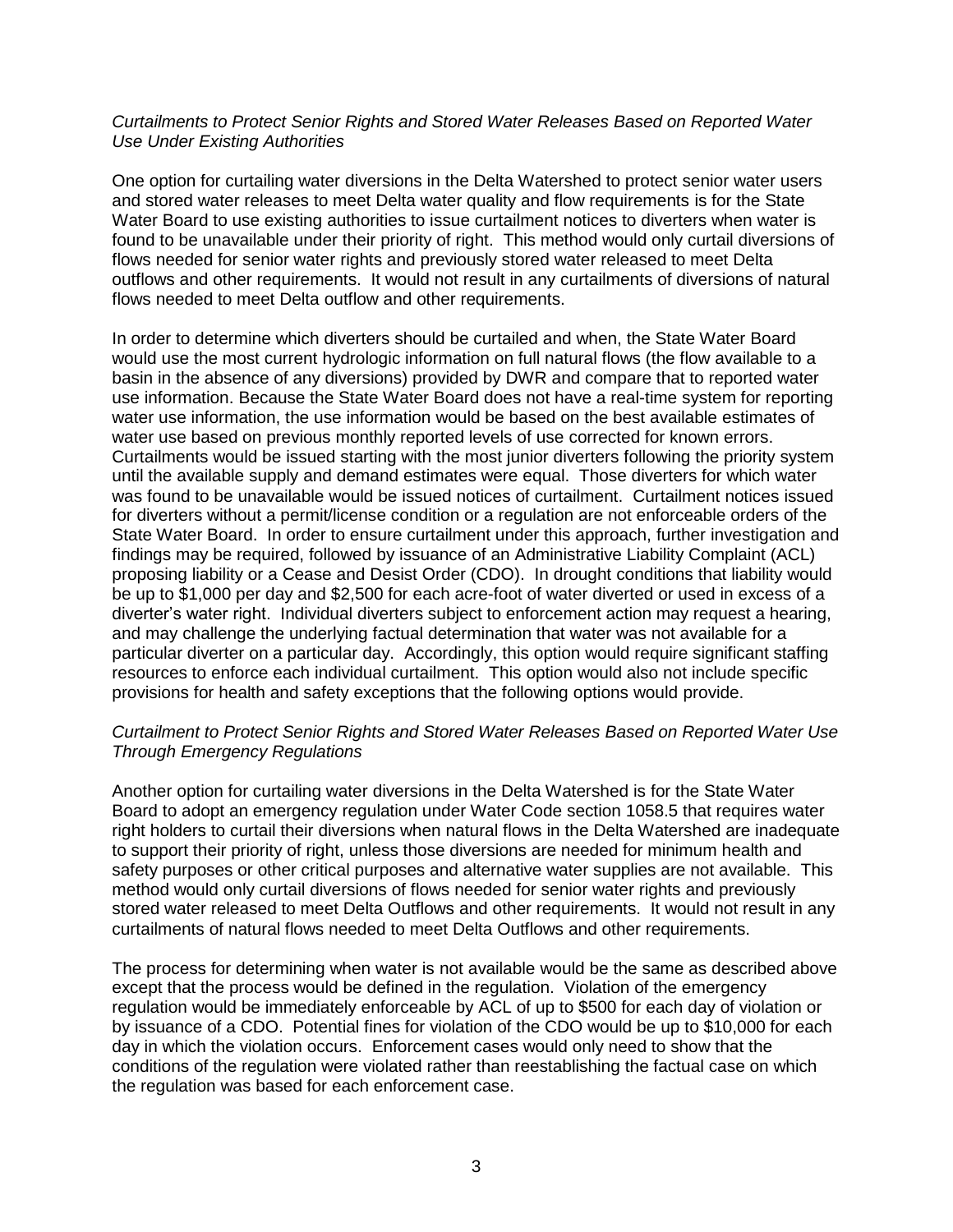#### *Curtailment Based on a Term 91 Approach Requiring Diverters in Addition to Reclamation and DWR to Bypass Flows to Provide for Delta Outflows and Water Quality Requirements*

The State Water Board could also adopt an emergency regulation that adds a permit or license condition similar to existing Term 91 to all post-1914 water rights in the Delta Watershed that curtails diversions when natural flows are inadequate to meet prior water rights and Delta outflow requirements, unless those diversions are needed for minimum health and safety purposes or other critical purposes, and alternate water supplies are not available. Term 91 is currently included in post-1965 water right permits and licenses in the Delta Watershed. The term prohibits diversions under the water rights with this term when the Delta is determined to be in balanced conditions<sup>1</sup> and the CVP and SWP are releasing supplemental imported or previously stored water to meet Delta outflow requirements or other water quality requirements in the Delta and senior demands for water in the Delta Watershed. The Term 91 method treats the Delta watershed as if it is a fully interconnected basin below the foothill reservoirs. Water availability is assumed to be the same throughout the basin. When natural and abandoned flow in the basin is greater than the inbasin demand plus Delta outflow requirements, water is available for appropriation. When natural and abandoned flows are insufficient to supply inbasin needs and Delta outflow and other water quality requirements, the CVP and SWP must release stored water to ensure that inbasin entitlements are met, and Term 91 is triggered.

Term 91 can be expressed as follows:

 $\overline{a}$ 

 $SPW = SR - (EX + CW)$  (Equation 1) Where: SPW  $\Rightarrow$  Supplemental project water, which is the water imported to the basin by the projects and water released from project storage which is in excess of export diversions, project carriage water, and project Inbasin deliveries. SR => Project storage releases from Shasta, Oroville and Folsom Reservoirs, plus imports from the Trinity River. EX => Export diversions into the California Aqueduct, the Delta-Mendota Canal, the Contra Costa Canal, and the North Bay Aqueduct. CW => Carriage water required to repel seawater due to operation of the export pumps.

The State Water Board approved Term 91 as the best method for determining water availability in the Delta Watershed on a real-time basis in Decision 1594 and Order WR 84-02. Reclamation calculates Supplemental Project Water (or SPW) daily and posts the information on Reclamation's website. Given the legal requirement that a valid water right does not allow the holder to divert water that has been stored upstream and released after seasonal storage, it can be fairly argued that Term 91-like restrictions should be applied to all post-1914 water rights. In order to do so, a modified version of Term 91 would be developed that accounts for Reclamation's and DWR's obligations to provide water to inbasin water supply contractors. The Term 91 approach would be similar to the regulation described above with regard to notification and enforcement. The Term 91 approach, however, would determine curtailments based on real-time information rather than previous reported water use. It would also protect natural flows needed to meet Delta outflows and other water quality requirements, thereby

 $1$  Balanced water conditions" are specifically defined as periods when it is agreed by DWR and Reclamation that releases from upstream reservoirs plus unregulated flow approximately equal the water supply needed to meet Sacramento Valley inbasin uses, plus exports.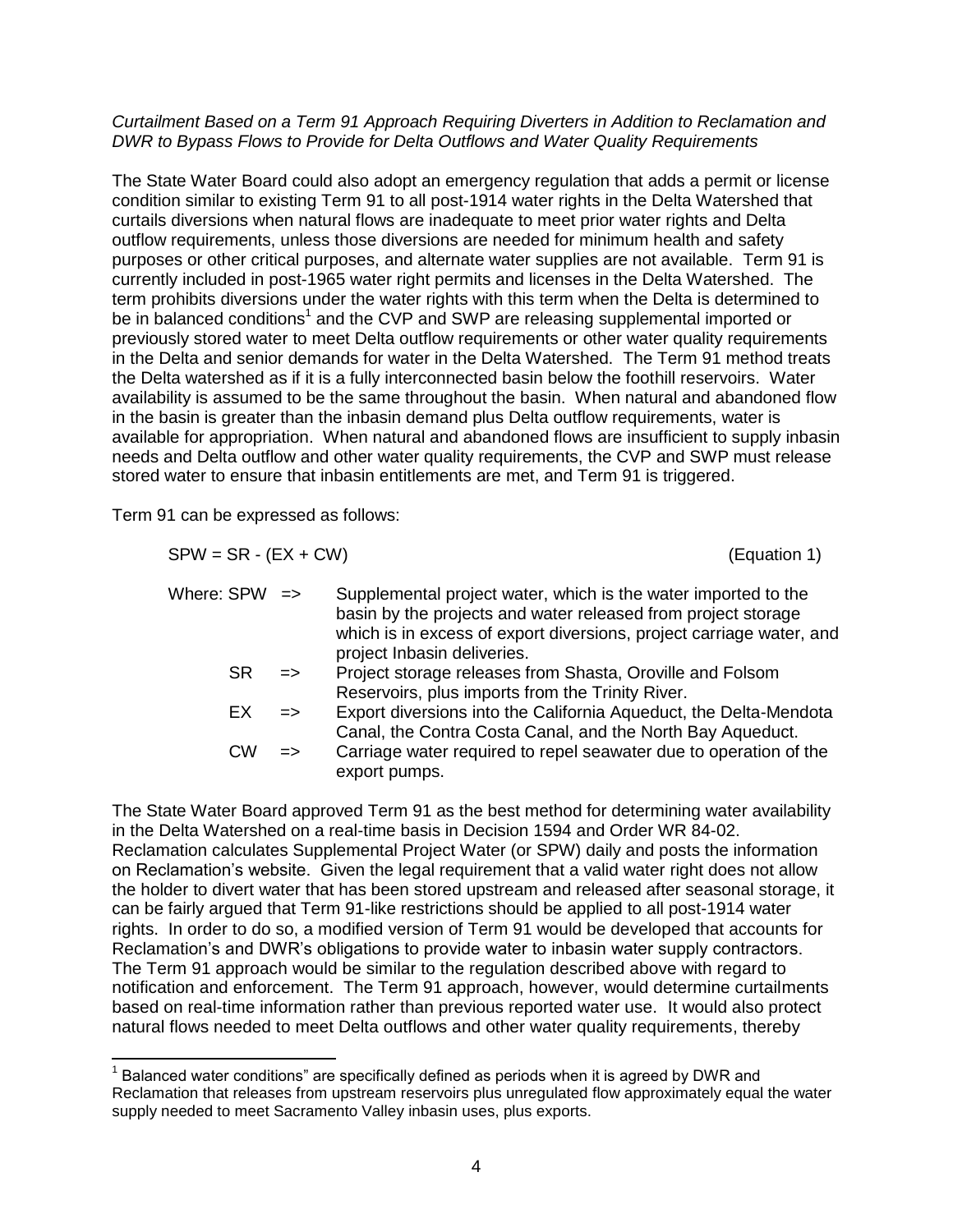reducing the need for the CVP and SWP to release previously stored water for that purpose further conserving storage in upstream reservoirs. Curtailments would only be implemented to the extent needed to achieve the relaxed requirements approved in the TUC Order.

## *Curtailment Based on an Approach Similar to Term 91 Requiring Reclamation and DWR to Meet Delta Outflow Requirements Without Contributions from Other Diverters*

Another option for curtailing diversions in the Delta during the drought would be for the State Water Board to adopt a Term 91-like emergency regulation as described above, but instead of curtailing diversions of natural flows needed to meet Delta Outflows and other Delta water quality requirements, those flows would remain the responsibility of the CVP and SWP. The Term 91 equation would be modified to account for this responsibility and inbasin obligations as discussed above. Current water rights with Term 91 would still be curtailed under the existing formula. This approach would allow for diversions to be curtailed based on real-time information rather than previously reported water use, but would not reduce the obligations of the CVP and SWP to release stored water to meet Delta water quality requirements. This would result in less benefit to SWP and CVP storage levels and less interruption of water use by other senior water right holders than the other Term 91 approach. The health and safety exceptions would be the same under this option.

# **ISSUES FOR DISCUSSION AT THE WORKSHOP**

Following are the specific questions for discussion at the workshop. Other topics may also be discussed.

- 1. Which curtailment option would be the most effective and enforceable?
- 2. Are there any other curtailment options that should be considered?
- 3. How can human health and safety needs be addressed under the various approaches to curtailments?
- 4. How can the State Water Board ensure that Delta needs will be met? The needs of fish and wildlife? The needs to maintain adequate end of month storage levels?
- 5. How can voluntary water-sharing agreements be accommodated? What criteria should be used to determine whether voluntary agreements are viable alternatives to mandatory curtailments?
- 6. Which curtailment option would be the most responsive to changing conditions?

# **POLICY ISSUE**

Not applicable. This is a workshop and no formal action will be taken.

# **FISCAL IMPACT**

Not applicable. This is a workshop and no formal action will be taken.